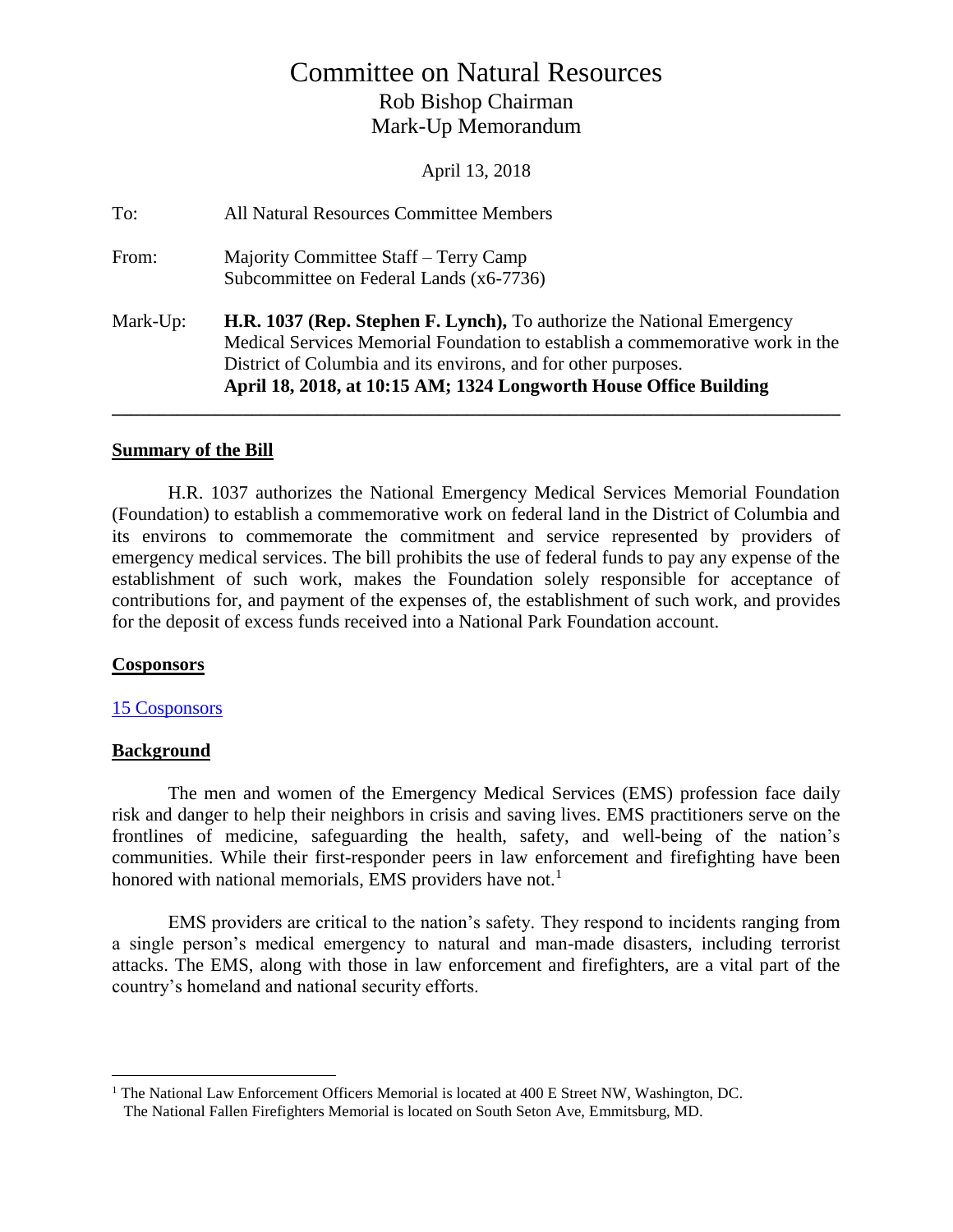Each year, 850,000 EMS providers answer more than 30 million calls to serve 22 million patients in need of care at a moment's notice.<sup>2</sup> According to data from the Department of Labor and the National Highway Safety Administration, EMTs and paramedics have a rate of injury that is about three times the national average for all occupations.<sup>3</sup>

H.R. 1037 would authorize the Foundation, a registered 501(c)3 organization, to place a commemorative work on federal land in the District of Columbia to commemorate the commitment and service represented by the EMS community. The establishment of a commemorative work must comply with the Commemorative Works Act of 1986 (40 U.S.C. § 8901 et seq.); no federal funds may be used to pay for the commemorative work, and the Foundation will be solely responsible for funding the project.

On August 1, 2017, Senator Christopher A. Coons (D- DE) introduced a companion bill, S. 1692. The Senate Energy and Natural Resources Committee favorably reported S. 1692 on March 8, 2018.

The Subcommittee on Federal Lands held a legislative hearing on H.R. 1037 on Wednesday, April 11, 2018.

### **Cost**

A Congressional Budget Office (CBO) cost estimate has not yet been completed for H.R. 1037. However, a CBO cost estimate has been provided for S. 1692. CBO estimated that implementing the bill would have no effect on spending subject to appropriation. Additionally, CBO found that based on the experience with similar commemorative projects, any amounts collected by the federal government for maintenance of the memorial would not be received for several years and would be offset by an expenditure soon thereafter. Thus, on net, CBO estimated that the effect on direct spending would be insignificant.

#### **Administration Position**

The administration supports H.R. 1037. Joy Beasley, the Acting Associate Director of Cultural Resources, Partnerships, and Science at the National Park Service, testified in support of this legislation at the Subcommittee on Federal Lands hearing on April 11, 2018.

In addition, National Park Service Deputy Director P. Dan Smith testified before the Senate Committee on Energy and Natural Resources on February 14, 2018, in support of the companion legislation, S. 1692.

### **Anticipated Amendments**

 $\overline{a}$ 

<sup>2</sup> 2011 National EMS Assessment. Federal Interagency Committee on Emergency Medical Services. US DOT, National Highway Safety Administration[. https://www.ems.gov/pdf/research/Studies-and-](https://www.ems.gov/pdf/research/Studies-and-Reports/National_EMS_Assessment_2011.pdf)[Reports/National\\_EMS\\_Assessment\\_2011.pdf](https://www.ems.gov/pdf/research/Studies-and-Reports/National_EMS_Assessment_2011.pdf) 

<sup>&</sup>lt;sup>3</sup> Maguire BJ, Smith S. Injuries and fatalities among emergency medical technicians and paramedics in the United States. Prehospital Disaster Medicine. 2013, Aug; 28 (4): 376-382.